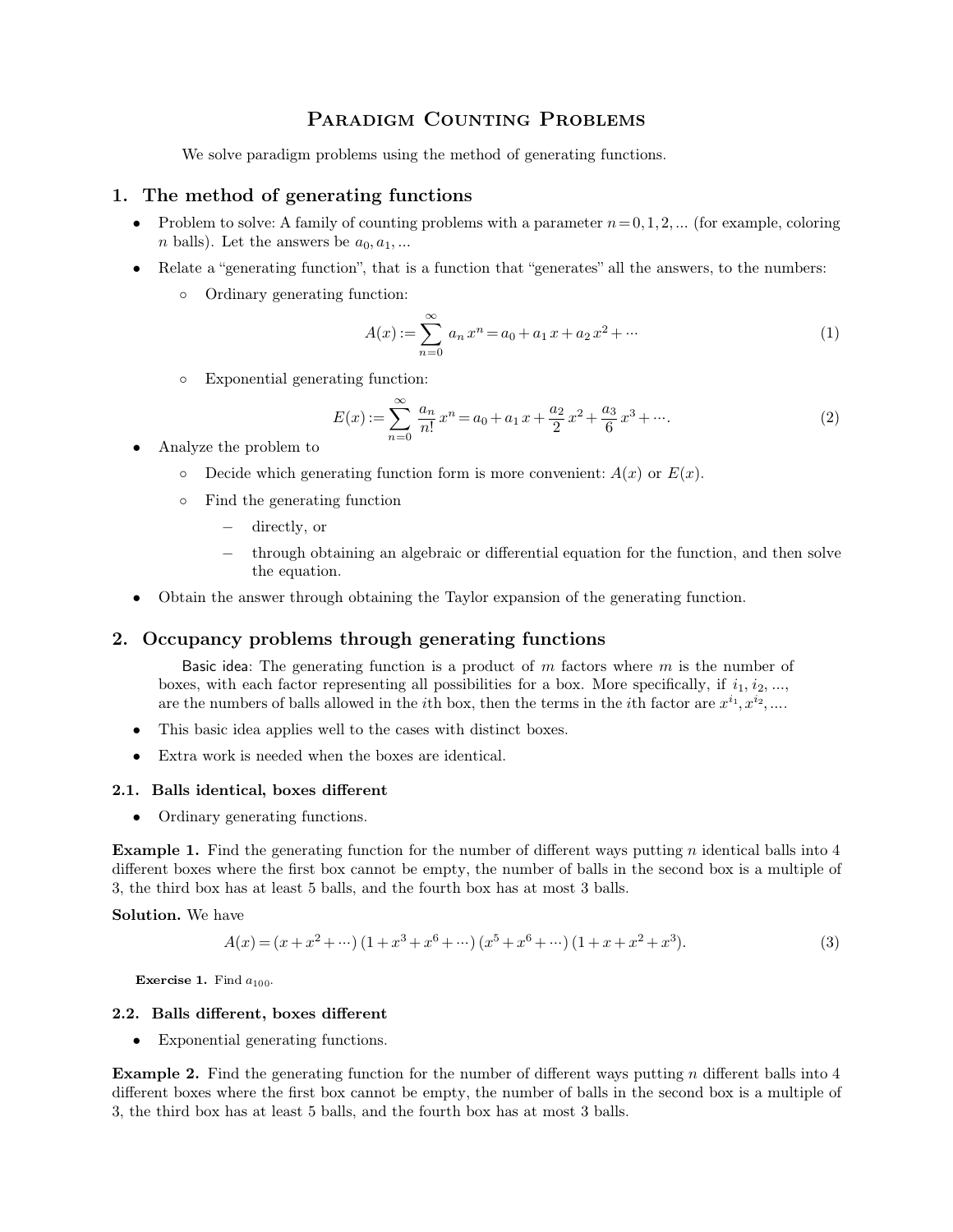**Solution.** We have

**Solution.** We have  
\n
$$
A(x) = \left(x + \frac{x^2}{2!} + \cdots\right) \left(1 + \frac{x^3}{3!} + \frac{x^6}{6!} + \cdots\right) \left(\frac{x^5}{5!} + \frac{x^6}{6!} + \cdots\right) \left(1 + x + \frac{x^2}{2!} + \frac{x^3}{3!}\right).
$$
\n**2.3. Balls different, boxes identical**\n• In general, extra work is needed to apply the method of generating functions to problems with identical boxes.

- boxes. **Special cases that are relatively easy to do:**  $\circ$  Putting *n* different balls into *m* identical boxes;  $\circ$  Putting *n* different balls into *m* identical boxes;  $\circ$  Putting *n* different balls into *m* identical box
- -
	-

• Special cases that are relatively easy to do:<br>
○ Putting *n* different balls into *m* identical boxes, and the bo<br> **2.4. Balls identical, boxes identical**<br>
● Identify the problem with a general integer solution proble 9. Putting *n* different balls into *m* id<br> **2.4.** Balls identical, boxes identical<br>
• Identify the problem with a general integ<br> **3.** Integer solution problems<br> **3.1.** Simple problems <ul>\n<li>• Identify the problem with a general integer solution problem.</li>\n<li>• <b>Integer solution problems</b></li>\n<li>• The problem:</li>\n<li>• The problem:</li>\n</ul>

$$
x_1 + \dots + x_m = n, \qquad a_i < (\leqslant) x_i < (\leqslant) b_i. \tag{5}
$$

- **Integer solution problems**<br>
 The problem:<br>
 The problem:<br>
 The problem:<br>
 Essentially the same as (take ≤, ≤ as example): Putting *n* identical balls into *m* different boxes, with<br>
the number of balls in the *i*th The problem:<br>  $x_1 + \cdots + x_m = n,$   $a_i < (\leqslant) x_i < (\leqslant) b_i.$ <br>
Essentially the same as (take  $\leqslant, \leqslant$  as example): Putting *n* identical balls into the number of balls in the *i*th box no less than  $a_i$  and no more than  $b_i$ the number of balls in the *i*th box no less than  $a_i$  and no more than  $b_i$ . Solve by generating function: (still use  $\leqslant$ ,  $\leqslant$  as example): Put<br>
the number of balls in the *i*th box no less than  $a_i$  as<br>
Solve by generating function: (still use  $\leqslant$ ,  $\leqslant$ )<br>  $A(x) = (x^{a_1} + ... + x^{b_1})(x^{a_2$
- Solve by generating function: (still use  $\leq, \leq$ )<br> $A(x) = (x^{a_1} + \dots + x^{b_1}) (x^{a_1})$ <br>**Example 3.** Find the number of solutions to

$$
A(x) = (x^{a_1} + \dots + x^{b_1})(x^{a_2} + \dots + x^{b_2})\dots (x^{a_m} + \dots + x^{b_m}).
$$
  
\nFind the number of solutions to  
\n
$$
x_1 + x_2 + x_3 + x_4 = 20, \qquad -1 \le x_1 \le 7, 2 \le x_2 \le 15, 4 < x_3 < 19, 5 \le x_4
$$
\n(7)  
\ng function.

**Example 3.** Find the number<br> $x_1 + x_2 + x_3 + x_4$ <br>using generating function.<br>**Solution.** The answer is given

**Example 3.** Find the number of solutions to  
\n
$$
x_1 + x_2 + x_3 + x_4 = 20
$$
,  $-1 \le x_1 \le 7, 2 \le x_2 \le 15, 4 < x_3 < 19, 5 \le x_4$  (7)  
\nusing generating function.  
\n**Solution.** The answer is given by the coefficient of  $x^{20}$  in the expansion of  
\n
$$
A(x) := (x^{-1} + \dots + x^7) (x^2 + \dots + x^{15}) (x^5 + \dots + x^{18}) (x^5 + \dots)
$$
 (8)

using generating fun<br> **Solution.** The answ<br>
We calculate

$$
A(x) := (x^{-1} + \dots + x^7) (x^2 + \dots + x^{15}) (x^5 + \dots + x^{18}) (x^5 + \dots)
$$
\n(8)

Solution. The answer is given by the coefficient of 
$$
x^{20}
$$
 in the expansion of  
\n
$$
A(x) := (x^{-1} + \dots + x^7) (x^2 + \dots + x^{15}) (x^5 + \dots + x^{18}) (x^5 + \dots)
$$
\nWe calculate\n
$$
A(x) = x^{-1} (1 + \dots + x^8) x^2 (1 + \dots + x^{13}) x^5 (1 + \dots + x^{13}) x^5 (1 + x + \dots)
$$
\n
$$
= x^{11} \frac{1 - x^9}{1 - x} \frac{1 - x^{14}}{1 - x} \frac{1}{1 - x} \frac{1}{1 - x}
$$
\n
$$
= x^{11} (1 - x^9) (1 - x^{14})^2 \left[ \sum_{n=0}^{\infty} \frac{(n+3)(n+2)(n+1)}{3!} x^n \right]
$$
\n
$$
= x^{11} (1 - x^{14})^2 \left[ \sum_{n=0}^{\infty} \frac{(n+3)(n+2)(n+1)}{3!} x^n \right]
$$
\n
$$
-x^{20} (1 - x^{14})^2 \left[ \sum_{n=0}^{\infty} \frac{(n+3)(n+2)(n+1)}{3!} x^n \right].
$$
\n(9)  
\nThe coefficient of  $x^{20}$  can be now easily found as  
\n
$$
\frac{(9+3)(9+2)(9+1)}{3!} - 1 = 219.
$$
\n(10)

$$
\frac{(9+3)(9+2)(9+1)}{3!} - 1 = 219.
$$
\n(10)